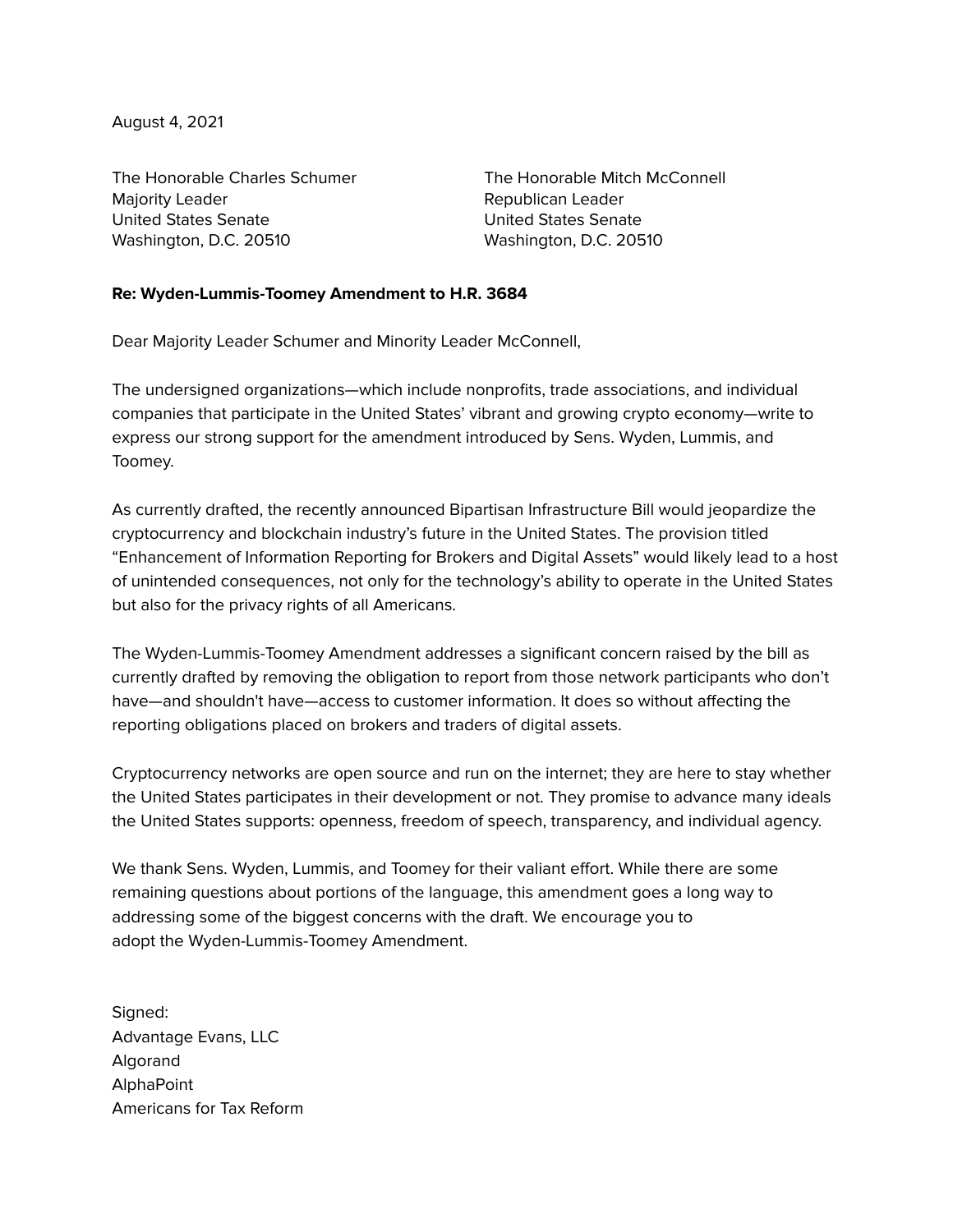Anchorage Digital Association for Digital Asset Markets (ADAM) Binance.US Blockchain Association Blockchain Capital **Blockdaemon** Boston Blockchain Association Blockchain Defense Initiative Brand New Strategies **BTCKing** California Blockchain Advocacy Coalition Celo Foundation Centre Consortium Chia Network Inc. Circle Internet Financial, LLC CMT Digital Code Inc. Coinbase Coin Center **CoinList CoinShares** Copia Institute Competitive Enterprise Institute Compound Labs, Inc. Cross River Bank Crowdie Advisors Crypto Council for Innovation Dapper Labs Dash Core Group, Inc. DeFi Alliance Digital Currency Group Digital Innovation Group Digital Liberty Dragonfly Capital DRW Cumberland dYdX Trading Inc. DoinGud Edge & Node Ventures, Inc. ETHDenver and Colorado Blockchain Electric Coin Company Electronic Transactions Association Emerging Impact Group

Framework Ventures **FinClusive Fireblocks** Florida Blockchain Business Association Gem Global Digital Finance Government Blockchain Association Grayscale Investments, LLC gumi Cryptos Capital Hajj Media, LLC Hangar Kraken Learning Economy Foundation Ledger Lincoln Network **Liquality** Makara Digital Corporation Maker Foundation Metrika Inc. Minnesota Blockchain Initiative National Policy Network of Women of Color in Blockchain New Jersey Blockchain Council North Carolina Blockchain Initiative Offchain Labs Inc **Okcoin** Optimism PBC ORCHID Labs, Inc. Paradigm Pennsylvania Blockchain Coalition Placeholder Management Proof of Stake Alliance Puerto Rico Blockchain Trade Association Securrency, Inc. Sia Foundation SKALE Labs, Inc. Skynet Labs Solve.Care South Carolina Emerging Tech Association Stellar Development Foundation